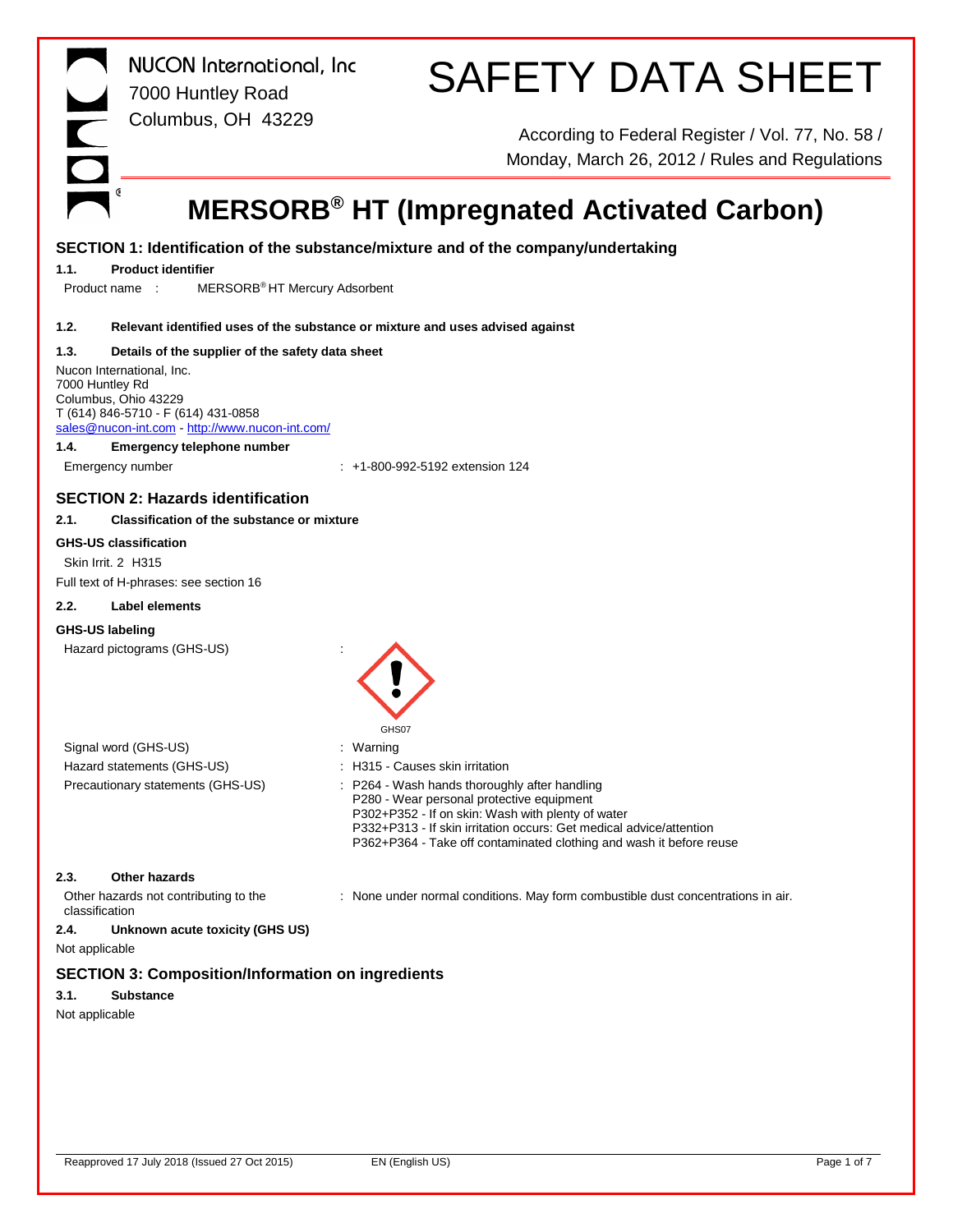|             | <b>NUCON</b> International, Inc<br>7000 Huntley Road<br>Columbus, OH 43229                                        |                                                                                                                                                          |           | <b>SAFETY DATA SHEET</b><br>According to Federal Register / Vol. 77, No. 58 /                             |
|-------------|-------------------------------------------------------------------------------------------------------------------|----------------------------------------------------------------------------------------------------------------------------------------------------------|-----------|-----------------------------------------------------------------------------------------------------------|
|             |                                                                                                                   |                                                                                                                                                          |           | Monday, March 26, 2012 / Rules and Regulations                                                            |
| 3.2.        | G<br>Mixture                                                                                                      | <b>MERSORB<sup>®</sup> HT (Impregnated Activated Carbon)</b>                                                                                             |           |                                                                                                           |
| <b>Name</b> |                                                                                                                   | <b>Product identifier</b>                                                                                                                                | %         | <b>GHS-US classification</b>                                                                              |
| Carbon      |                                                                                                                   | (CAS No) 7440-44-0                                                                                                                                       | $90 - 95$ | Not classified                                                                                            |
| Sulfur      |                                                                                                                   | (CAS No) 7704-34-9                                                                                                                                       | $>= 10$   | Skin Irrit. 2, H315                                                                                       |
|             | Full text of H-phrases: see section 16                                                                            |                                                                                                                                                          |           |                                                                                                           |
|             | <b>SECTION 4: First aid measures</b>                                                                              |                                                                                                                                                          |           |                                                                                                           |
| 4.1.        | Description of first aid measures                                                                                 |                                                                                                                                                          |           |                                                                                                           |
|             | First-aid measures general                                                                                        | : Call a POISON CENTER or doctor/physician.                                                                                                              |           |                                                                                                           |
|             | First-aid measures after inhalation                                                                               | : Remove victim to fresh air and keep at rest in a position comfortable for breathing. Call a<br>POISON CENTER or doctor/physician if you feel unwell.   |           |                                                                                                           |
|             | First-aid measures after skin contact                                                                             | clothes. Wash contaminated clothing before reuse.                                                                                                        |           | : If skin irritation persists, call a physician. If on skin, rinse well with water. If on clothes, remove |
|             | First-aid measures after eye contact                                                                              | do. Continue rinsing. If eye irritation persists: Get medical advice/attention.                                                                          |           | : Rinse cautiously with water for several minutes. Remove contact lenses, if present and easy to          |
|             | First-aid measures after ingestion                                                                                | : Rinse mouth. Do not induce vomiting. Call a physician immediately.                                                                                     |           |                                                                                                           |
| 4.2.        | Most important symptoms and effects, both acute and delayed<br>Symptoms/injuries after inhalation                 |                                                                                                                                                          |           | : May cause irritation to the respiratory tract, sneezing, coughing, burning sensation of throat          |
|             |                                                                                                                   | with constricting sensation of the larynx and difficulty in breathing.                                                                                   |           |                                                                                                           |
|             | Symptoms/injuries after skin contact<br>Symptoms/injuries after eye contact                                       | : severe skin irritation, redness, dermatitis.<br>: Causes serious eye irritation.                                                                       |           |                                                                                                           |
|             |                                                                                                                   |                                                                                                                                                          |           |                                                                                                           |
| 4.3.        | Indication of any immediate medical attention and special treatment needed<br>No additional information available |                                                                                                                                                          |           |                                                                                                           |
|             | <b>SECTION 5: Firefighting measures</b>                                                                           |                                                                                                                                                          |           |                                                                                                           |
| 5.1.        | <b>Extinguishing media</b><br>Suitable extinguishing media                                                        | : Dry powder. Water spray. Foam.                                                                                                                         |           |                                                                                                           |
| 5.2.        | Special hazards arising from the substance or mixture                                                             |                                                                                                                                                          |           |                                                                                                           |
|             | <b>Explosion hazard</b>                                                                                           | : Avoid raising powdered materials into airborne dust, creating an explosion hazard.                                                                     |           |                                                                                                           |
| 5.3.        | <b>Advice for firefighters</b>                                                                                    |                                                                                                                                                          |           |                                                                                                           |
|             | Firefighting instructions                                                                                         | any chemical fire.                                                                                                                                       |           | Evacuate area. Eliminate all ignition sources if safe to do so. Exercise caution when fighting            |
|             | Protection during firefighting                                                                                    | Do not attempt to take action without suitable protective equipment.                                                                                     |           |                                                                                                           |
|             | <b>SECTION 6: Accidental release measures</b>                                                                     |                                                                                                                                                          |           |                                                                                                           |
| 6.1.        | Personal precautions, protective equipment and emergency procedures                                               |                                                                                                                                                          |           |                                                                                                           |
|             | General measures                                                                                                  | : May form combustible dust concentrations in air. Sulphur component may generate toxic<br>sulphur dioxide which is irritating to the respiratory track. |           |                                                                                                           |
| 6.1.1.      | For non-emergency personnel<br>No additional information available                                                |                                                                                                                                                          |           |                                                                                                           |
| 6.1.2.      | For emergency responders                                                                                          |                                                                                                                                                          |           |                                                                                                           |
|             | Protective equipment                                                                                              | : Avoid breathing dust.                                                                                                                                  |           |                                                                                                           |
|             | <b>Emergency procedures</b>                                                                                       | : Stop release.                                                                                                                                          |           |                                                                                                           |
| 6.2.        | <b>Environmental precautions</b><br>Avoid release to the environment.                                             |                                                                                                                                                          |           |                                                                                                           |
| 6.3.        | Methods and material for containment and cleaning up                                                              |                                                                                                                                                          |           |                                                                                                           |
|             | Methods for cleaning up                                                                                           | with water spray.                                                                                                                                        |           | : On land, sweep or shovel into suitable containers. Eliminate ignition sources. Flush spill area         |
|             | Reapproved 17 July 2018 (Issued 27 Oct 2015)                                                                      | EN (English US)                                                                                                                                          |           | Page 2 of 7                                                                                               |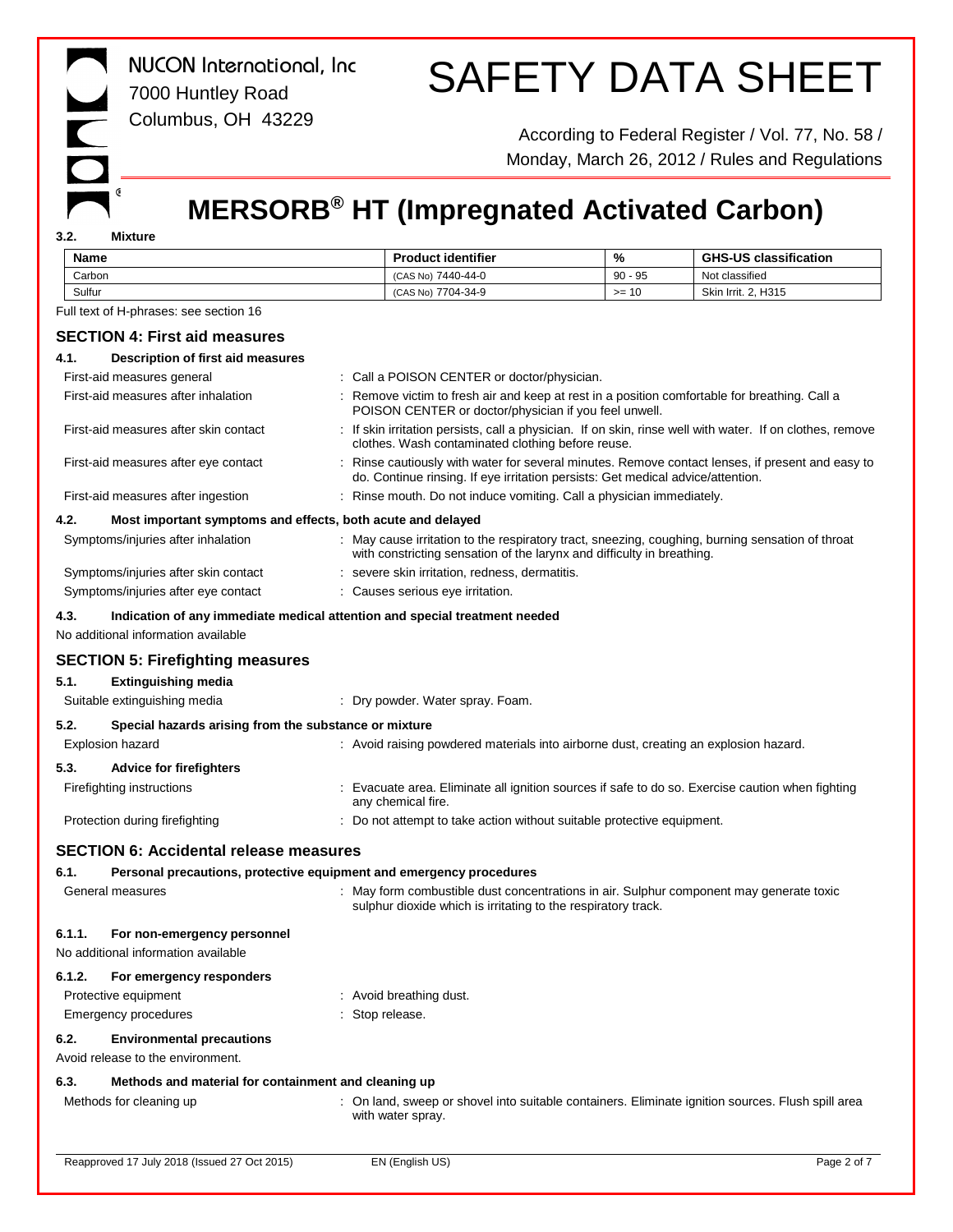| <b>NUCON</b> International, Inc.<br>7000 Huntley Road<br>Columbus, OH 43229       | <b>SAFETY DATA SHEET</b>                                                                                                                                                                                                                                                                                                        |
|-----------------------------------------------------------------------------------|---------------------------------------------------------------------------------------------------------------------------------------------------------------------------------------------------------------------------------------------------------------------------------------------------------------------------------|
|                                                                                   | According to Federal Register / Vol. 77, No. 58 /<br>Monday, March 26, 2012 / Rules and Regulations                                                                                                                                                                                                                             |
|                                                                                   | <b>MERSORB<sup>®</sup> HT (Impregnated Activated Carbon)</b>                                                                                                                                                                                                                                                                    |
| <b>Reference to other sections</b><br>6.4.<br>No additional information available |                                                                                                                                                                                                                                                                                                                                 |
| <b>SECTION 7: Handling and storage</b>                                            |                                                                                                                                                                                                                                                                                                                                 |
| <b>Precautions for safe handling</b><br>7.1.                                      |                                                                                                                                                                                                                                                                                                                                 |
| Additional hazards when processed                                                 | : Avoid dust formation. Do not breathe dust.                                                                                                                                                                                                                                                                                    |
| Precautions for safe handling                                                     | : No open flames. No smoking. Use only outdoors or in a well-ventilated area. Do not get in<br>eyes, on skin, or on clothing. Do not breathe dust. Avoid contact during pregnancy/while<br>nursing. Use personal protective equipment as required. Use only non-sparking tools. Eliminate<br>every possible source of ignition. |
| Safe use of the product                                                           | Provide readily accessible eye wash stations and safety showers.                                                                                                                                                                                                                                                                |
| Hygiene measures                                                                  | Do not eat, drink or smoke when using this product. Wash hands thoroughly after handling.<br>Wash contaminated clothing before reuse. Contaminated work clothing should not be allowed<br>out of the workplace.                                                                                                                 |
| 7.2.<br>Conditions for safe storage, including any incompatibilities              |                                                                                                                                                                                                                                                                                                                                 |
| <b>Technical measures</b>                                                         | : Comply with applicable regulations.                                                                                                                                                                                                                                                                                           |
| Storage conditions                                                                | Keep only in the original container in a cool, well ventilated place away from: moisture.                                                                                                                                                                                                                                       |

Reapproved 17 July 2018 (Issued 27 Oct 2015) EN (English US) Enterprise the contract of Page 3 of 7

Incompatible products : Oxidizing agent.

**SECTION 8: Exposure controls/personal protection**

ACGIH Not applicable OSHA Not applicable

ACGIH Not applicable OSHA Not applicable

ACGIH Not applicable OSHA Not applicable

**7.3. Specific end use(s)** No additional information available

**8.1. Control parameters Mersorb (7704-34-9)**

**Carbon (7440-44-0)**

**Sulfur (7704-34-9)**

**8.2. Exposure controls**

Storage area **in a strong area in a strong area** : Store in a well-ventilated place. Special rules on packaging **interest of the Container** in a closed container.

DNEL DNEL ≈

Personal protective equipment : Wash hands thoroughly after handling.

Consumer exposure controls : Avoid contact during pregnancy/while nursing.

Eye protection  $\qquad \qquad :$  Chemical goggles or face shield. Skin and body protection : Wear suitable protective clothing.

Other information **can be a constructed in the constructed of the constructed in the constructed in the constructed in the constructed in the constructed of Denotic Product.** Do not breathe dust. Do not eat, drink or smoke

Respiratory protection : In case of inadequate ventilation wear respiratory protection. Where exposure through

inhalation may occur from use, respiratory protection equipment is recommended.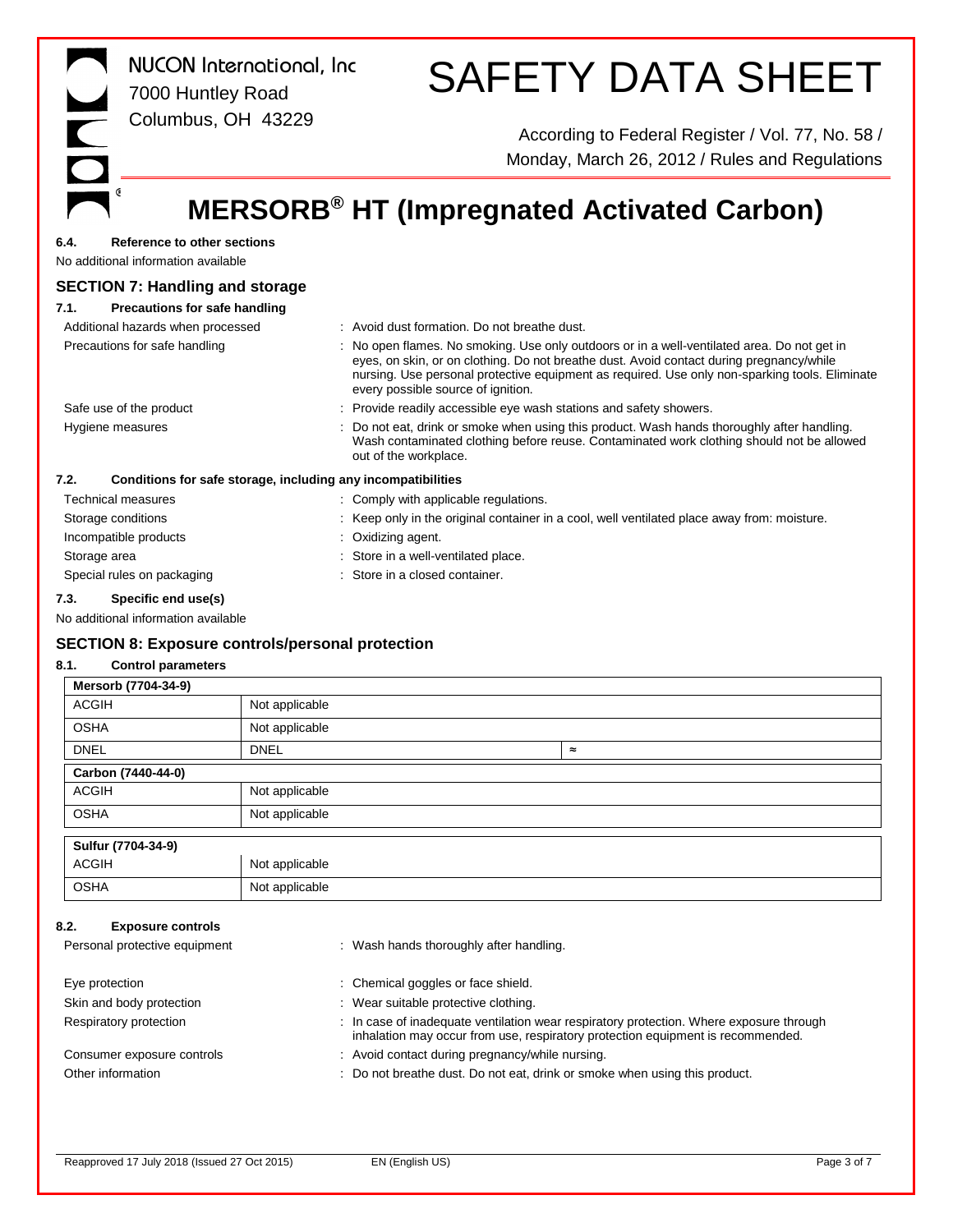*NUCON International, Inc* 7000 Huntley Road Columbus, OH 43229

# SAFETY DATA SHEET

According to Federal Register / Vol. 77, No. 58 / Monday, March 26, 2012 / Rules and Regulations

# **MERSORB® HT (Impregnated Activated Carbon)**

## **SECTION 9: Physical and chemical properties**

 $\mathbb{G}$ 

#### **9.1. Information on basic physical and chemical properties**

| Physical state                              | Solid                              |
|---------------------------------------------|------------------------------------|
| Appearance                                  | granular. Pellets/tablets. Powder. |
| Color                                       | Black dark gray                    |
| Odor                                        | odorless                           |
| Odor threshold                              | No data available                  |
| рH                                          | No data available                  |
| Relative evaporation rate (butyl acetate=1) | No data available                  |
| Melting point                               | 3550 °C                            |
| Freezing point                              | No data available                  |
| Boiling point                               | No data available                  |
| Flash point                                 | No data available                  |
| Auto-ignition temperature                   | 350 °C                             |
| Decomposition temperature                   | No data available                  |
| Flammability (solid, gas)                   | No data available                  |
| Vapor pressure                              | No data available                  |
| Relative vapor density at 20 °C             | No data available                  |
| Relative density                            | No data available                  |
| Specific gravity / density                  | $400 - 600$ g/l                    |
| Solubility                                  | insoluble in water.                |
| Log Pow                                     | No data available                  |
| Log Kow                                     | No data available                  |
| Viscosity, kinematic                        | No data available                  |
| Viscosity, dynamic                          | No data available                  |
| <b>Explosive properties</b>                 | No data available.                 |
| Oxidizing properties                        | No data available.                 |
| <b>Explosion limits</b>                     | No data available                  |
| <b>Other information</b><br>9.2.            |                                    |

VOC content : 10 % by volume

# **SECTION 10: Stability and reactivity**

## **10.1. Reactivity**

No additional information available

## **10.2. Chemical stability**

Stable under normal conditions.

#### **10.3. Possibility of hazardous reactions** No additional information available

**10.4. Conditions to avoid**

### Moisture. Avoid dust formation.

**10.5. Incompatible materials**

Strong oxidizers. Fluorine. Peroxides. Oxygen.

### **10.6. Hazardous decomposition products**

Carbon monoxide. Carbon dioxide.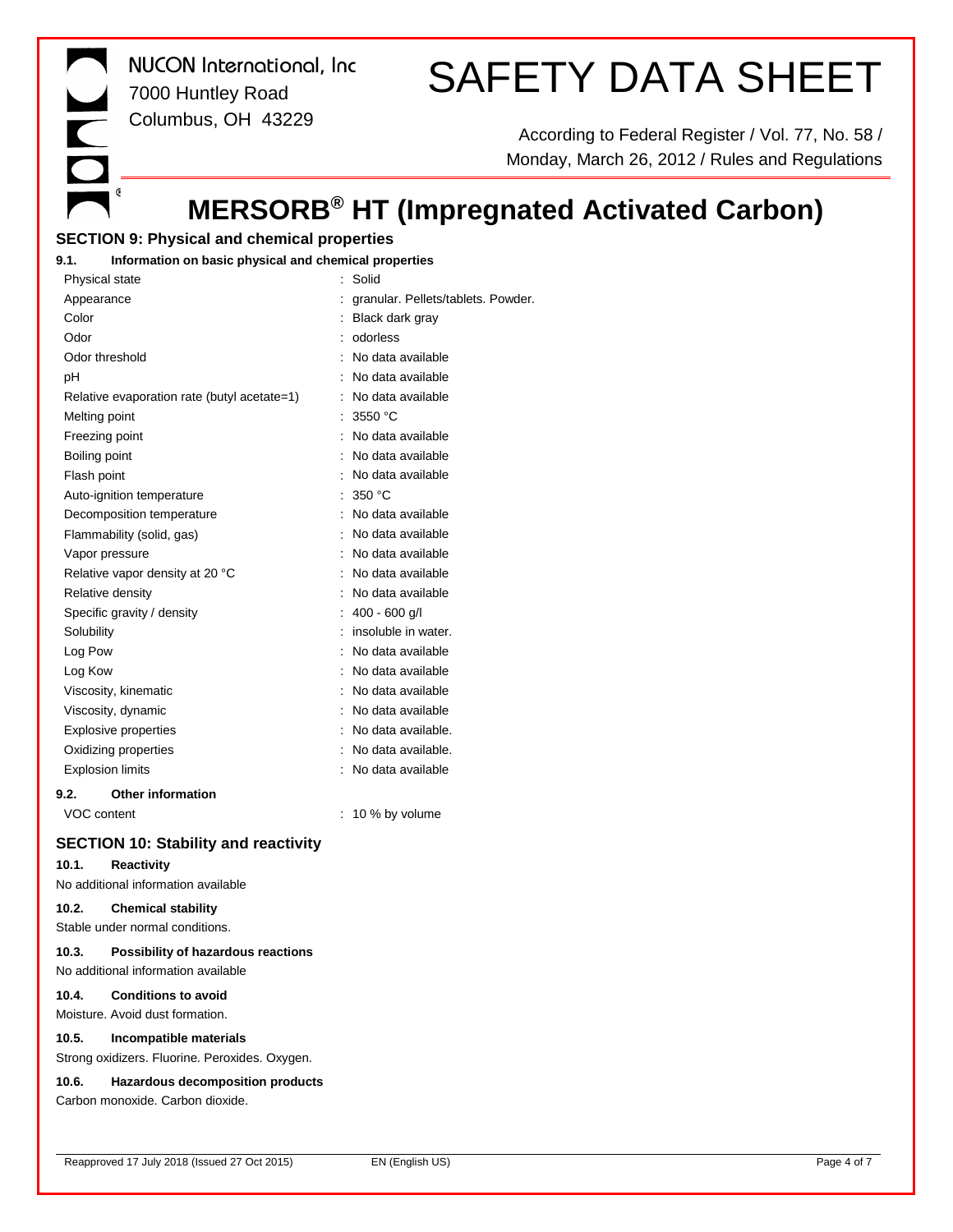*NUCON International, Inc* 7000 Huntley Road Columbus, OH 43229

# SAFETY DATA SHEET

According to Federal Register / Vol. 77, No. 58 / Monday, March 26, 2012 / Rules and Regulations

# **MERSORB® HT (Impregnated Activated Carbon)**

## **SECTION 11: Toxicological information**

#### **11.1. Information on toxicological effects**

 $\mathbb{G}$ 

| Acute toxicity                                                                           | : Not classified                                                                                                                                                                                                                                                          |
|------------------------------------------------------------------------------------------|---------------------------------------------------------------------------------------------------------------------------------------------------------------------------------------------------------------------------------------------------------------------------|
| Carbon (7440-44-0)                                                                       |                                                                                                                                                                                                                                                                           |
| LD50 oral rat                                                                            | > 10000 mg/kg                                                                                                                                                                                                                                                             |
| Sulfur (7704-34-9)                                                                       |                                                                                                                                                                                                                                                                           |
| LD50 oral rat                                                                            | > 3000 mg/kg                                                                                                                                                                                                                                                              |
| LD50 dermal rabbit                                                                       | > 2000 mg/kg                                                                                                                                                                                                                                                              |
| LC50 inhalation rat (mg/l)                                                               | $> 9.23$ mg/l/4h                                                                                                                                                                                                                                                          |
| Skin corrosion/irritation                                                                | : Causes skin irritation.                                                                                                                                                                                                                                                 |
| Serious eye damage/irritation                                                            | Not classified                                                                                                                                                                                                                                                            |
| Respiratory or skin sensitization                                                        | Not classified                                                                                                                                                                                                                                                            |
| Germ cell mutagenicity                                                                   | Not classified                                                                                                                                                                                                                                                            |
| Carcinogenicity                                                                          | Not classified                                                                                                                                                                                                                                                            |
| Reproductive toxicity                                                                    | : Not classified                                                                                                                                                                                                                                                          |
| Specific target organ toxicity (single exposure)                                         | Not classified                                                                                                                                                                                                                                                            |
| Specific target organ toxicity (repeated<br>exposure)                                    | : Not classified                                                                                                                                                                                                                                                          |
| Aspiration hazard                                                                        | : Not classified                                                                                                                                                                                                                                                          |
| Potential Adverse human health effects and<br>symptoms                                   | : Harmful if swallowed. Harmful if inhaled.                                                                                                                                                                                                                               |
| Symptoms/injuries after inhalation                                                       | : May cause irritation to the respiratory tract, sneezing, coughing, burning sensation of throat<br>with constricting sensation of the larynx and difficulty in breathing.                                                                                                |
| Symptoms/injuries after skin contact                                                     | severe skin irritation, redness, dermatitis.                                                                                                                                                                                                                              |
| Symptoms/injuries after eye contact                                                      | : Causes serious eye irritation.                                                                                                                                                                                                                                          |
| <b>SECTION 12: Ecological information</b><br>12.1.<br><b>Toxicity</b><br>Ecology - water | : Harmful to aquatic life. Toxic to aquatic life. May cause long lasting harmful effects to aquatic<br>life. Harmful to aquatic life with long lasting effects. Toxic to aquatic life with long lasting effects.<br>Very toxic to aquatic life with long lasting effects. |
| Sulfur (7704-34-9)                                                                       |                                                                                                                                                                                                                                                                           |
| LC50 fish 1                                                                              | 866 mg/l (Exposure time: 96 h - Species: Brachydanio rerio [static])                                                                                                                                                                                                      |
| LC50 fish 2                                                                              | < 14 mg/l (Exposure time: 96 h - Species: Lepomis macrochirus [static])                                                                                                                                                                                                   |
| Persistence and degradability<br>12.2.                                                   |                                                                                                                                                                                                                                                                           |
| Carbon (7440-44-0)                                                                       |                                                                                                                                                                                                                                                                           |
| Persistence and degradability                                                            | Not established.                                                                                                                                                                                                                                                          |
| Sulfur (7704-34-9)                                                                       |                                                                                                                                                                                                                                                                           |
| Persistence and degradability                                                            | Not established.                                                                                                                                                                                                                                                          |
| 12.3.<br><b>Bioaccumulative potential</b>                                                |                                                                                                                                                                                                                                                                           |
| Carbon (7440-44-0)                                                                       |                                                                                                                                                                                                                                                                           |
| Bioaccumulative potential                                                                | Not established.                                                                                                                                                                                                                                                          |
| Sulfur (7704-34-9)                                                                       |                                                                                                                                                                                                                                                                           |
| Bioaccumulative potential                                                                | Not established.                                                                                                                                                                                                                                                          |
| Reapproved 17 July 2018 (Issued 27 Oct 2015)                                             | EN (English US)<br>Page 5 of 7                                                                                                                                                                                                                                            |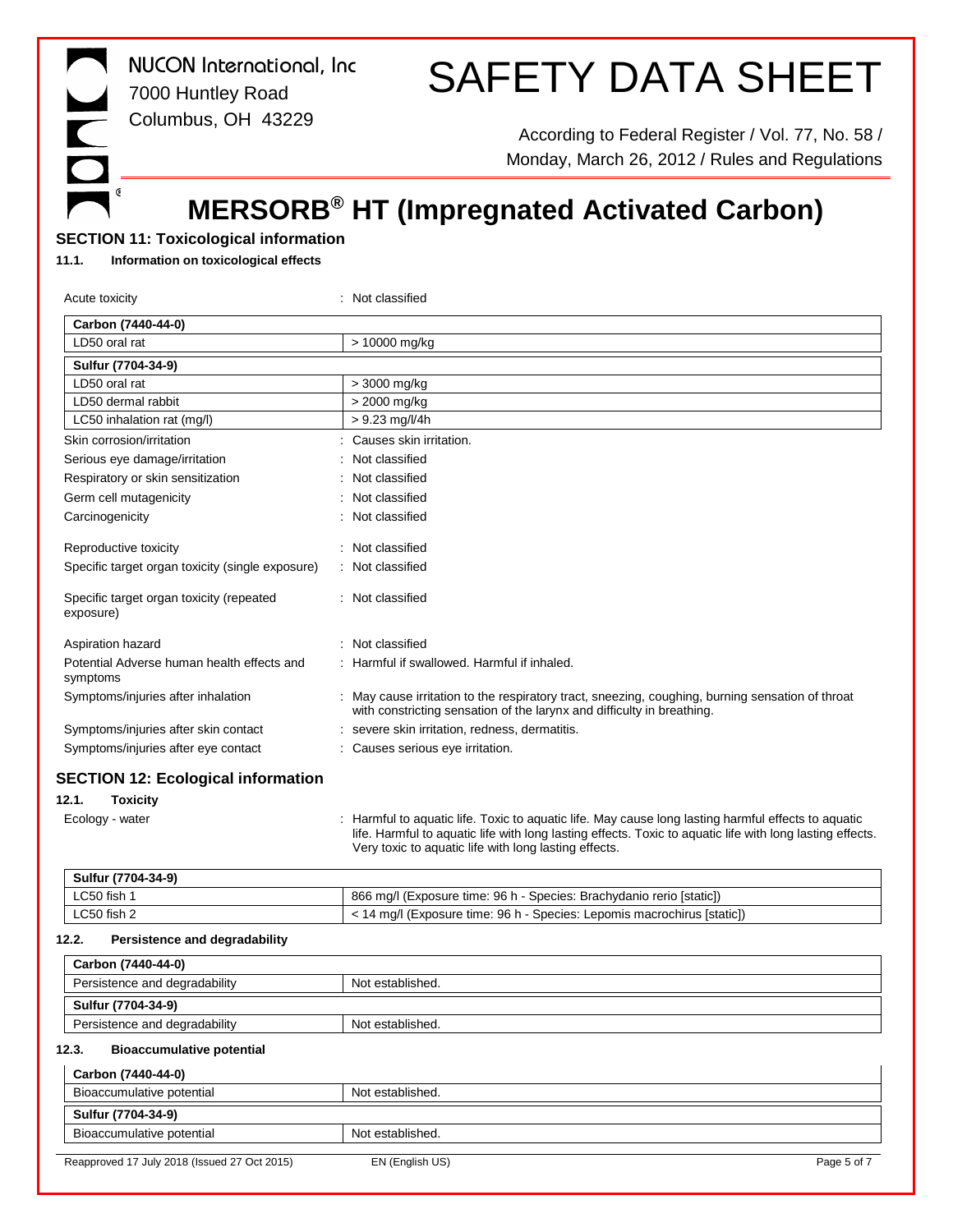| <b>NUCON</b> International, Inc<br>7000 Huntley Road<br>Columbus, OH 43229                                                                | <b>SAFETY DATA SHEET</b><br>According to Federal Register / Vol. 77, No. 58 / |
|-------------------------------------------------------------------------------------------------------------------------------------------|-------------------------------------------------------------------------------|
|                                                                                                                                           | Monday, March 26, 2012 / Rules and Regulations                                |
|                                                                                                                                           | <b>MERSORB<sup>®</sup> HT (Impregnated Activated Carbon)</b>                  |
| 12.4.<br><b>Mobility in soil</b><br>No additional information available                                                                   |                                                                               |
| 12.5.<br>Other adverse effects<br>Effect on ozone layer                                                                                   |                                                                               |
| Effect on the global warming                                                                                                              | : No known ecological damage caused by this product.                          |
| <b>SECTION 13: Disposal considerations</b><br>13.1.<br>Waste treatment methods<br>Waste disposal recommendations                          | : Dispose of contents/container to meet all regulations.                      |
| <b>SECTION 14: Transport information</b><br>In accordance with DOT<br>Not Evaluated<br><b>Additional information</b><br>Other information | : No supplementary information available.                                     |
| <b>ADR</b><br>No additional information available                                                                                         |                                                                               |
| <b>Transport by sea</b><br>No additional information available                                                                            |                                                                               |
| Air transport<br>No additional information available                                                                                      |                                                                               |
| <b>SECTION 15: Regulatory information</b>                                                                                                 |                                                                               |
| 15.1. US Federal regulations                                                                                                              |                                                                               |
| Carbon (7440-44-0)                                                                                                                        |                                                                               |
| Listed on the United States TSCA (Toxic Substances Control Act) inventory                                                                 |                                                                               |
| Sulfur (7704-34-9)                                                                                                                        |                                                                               |
| Listed on the United States TSCA (Toxic Substances Control Act) inventory                                                                 |                                                                               |
| 15.2. International regulations                                                                                                           |                                                                               |

### **CANADA**

| Carbon (7440-44-0)                                    |                                                                 |  |
|-------------------------------------------------------|-----------------------------------------------------------------|--|
| Listed on the Canadian DSL (Domestic Substances List) |                                                                 |  |
| <b>WHMIS Classification</b>                           | Uncontrolled product according to WHMIS classification criteria |  |
| Sulfur (7704-34-9)                                    |                                                                 |  |
| Listed on the Canadian DSL (Domestic Substances List) |                                                                 |  |
| <b>WHMIS Classification</b>                           | Class B Division 4 - Flammable Solid                            |  |

#### **EU-Regulations**

# **Carbon (7440-44-0)** Listed on the EEC inventory EINECS (European Inventory of Existing Commercial Chemical Substances) **Sulfur (7704-34-9)** Listed on the EEC inventory EINECS (European Inventory of Existing Commercial Chemical Substances)